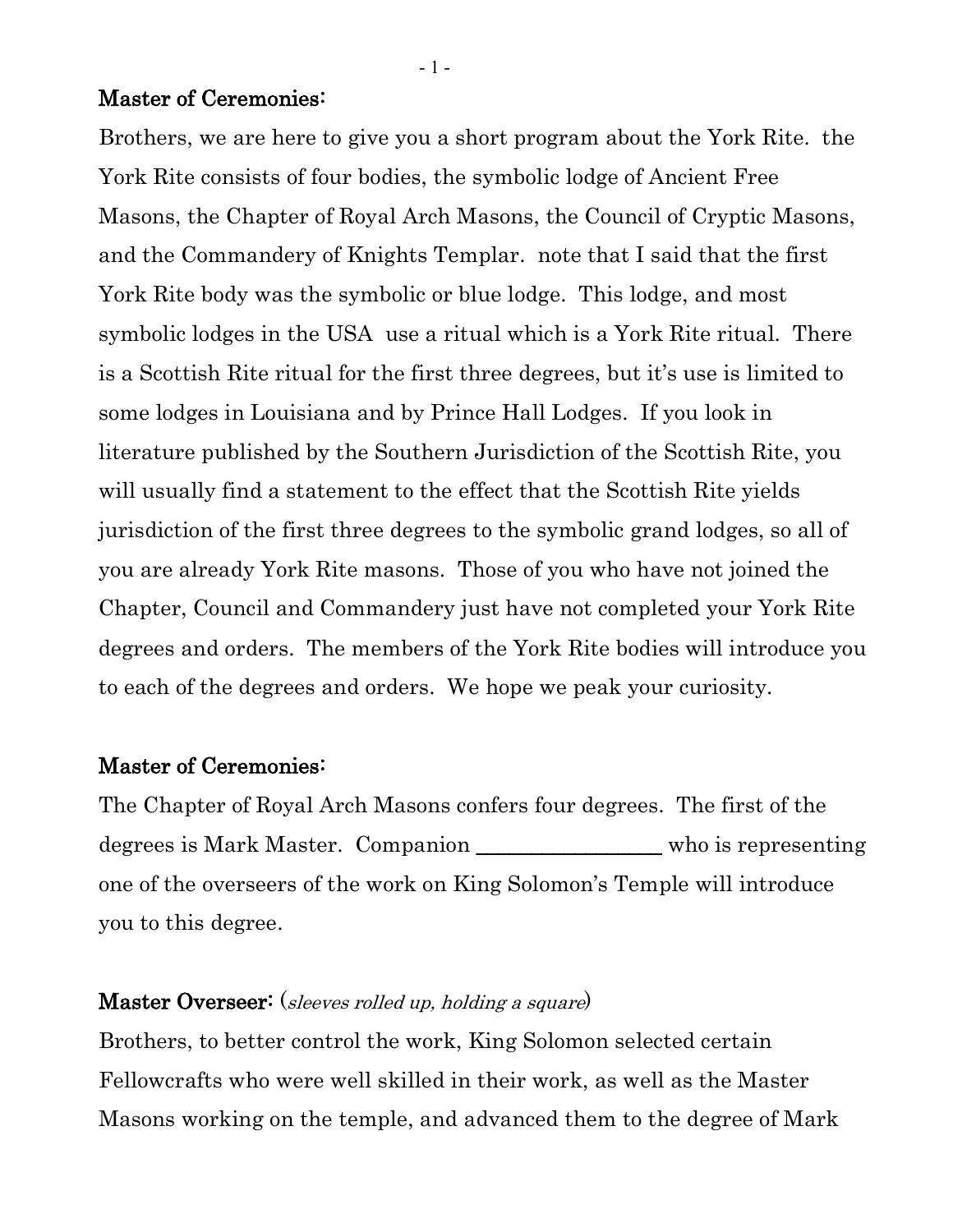Master. I am one of those Masons. I was assigned duties of Master Overseer. My job was to inspect and accept or reject the work of the Mark Masters. What a couple of weeks we just went through!! first, there was some excitement when someone tried to obtain wages when he was not entitled to them; then there was a lost piece of work which threatened to delay all the work on the temple; and finally, there was a wage dispute among the workmen. But, King Solomon solved all the problems, and in the process, taught the craft valuable lessons in the values of honest employment and charity. Those Fellowcrafts, as well as we Master Masons, won't forget what happened for a long time. Well, I'd better be going brothers.

Master of Ceremonies: the second of the Chapter degrees is the Past Master. Companion \_\_\_\_\_\_\_\_\_\_\_\_\_\_\_\_\_\_\_\_\_\_\_ will introduce you to this degree.

#### **Past Master:** (suit of sport coat, top hat, carrying a gavel)

Brothers, in the degree of Past Master, we leave the time of King Solomon and return to the present-day world. In the 18th century, when speculative masonry was being developed, the degree of Royal Arch Mason was controlled by the symbolic lodges. Only Past Masters could receive this degree. The thinking at that time was that the Royal Arch degree was so sublime and so important that only those well skilled in speculative masonry could understand its lessons and fully appreciate them. Obviously, this greatly limited the number of brothers who could receive the valuable lessons of the Royal Arch, especially when Royal Arch Chapters were formed independently of the blue lodges. In England and Canada, the Past Master requirement was dropped, however, in the United States, we confer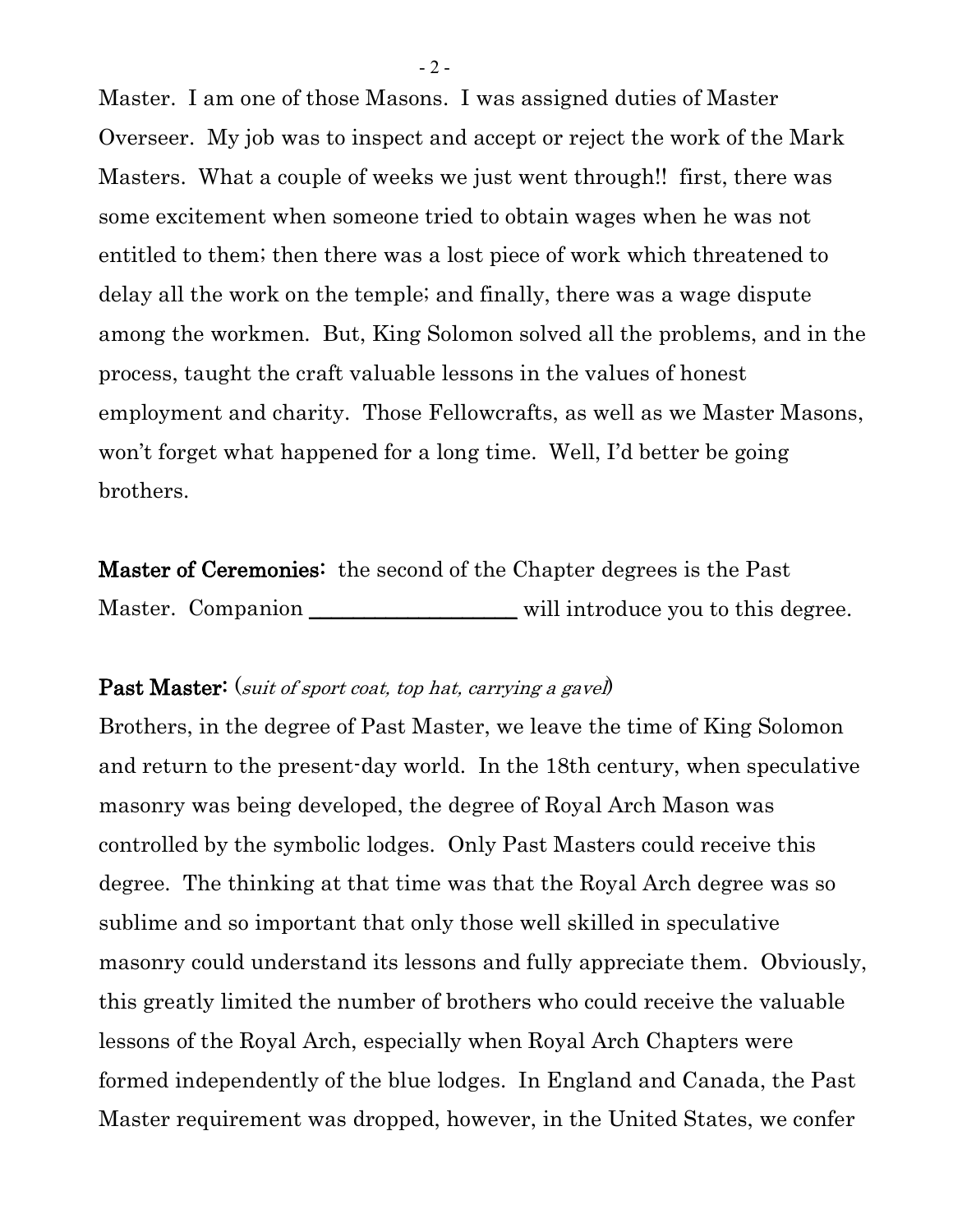the degree of virtual Past Master. This maintains tradition, while allowing all Master Masons the opportunity to continue to the Royal Arch. Obviously, this degree confers no honors or privileges outside of the Chapter and should in no way confuse virtual Past Masters with actual Past Masters, those who served as Worshipful Masters of symbolic lodges. The lessons imparted in this degree deal with the responsibilities of those who would lead their brothers.

Master of Ceremonies: This brings us to the degree of Most Excellent Master. This degree will be explained by Companion \_\_\_\_\_\_\_\_\_\_\_\_\_\_\_\_\_\_\_\_\_\_\_\_\_\_\_\_\_\_

High Priest: (*dressed in high priest robes, including miter and breastplate*) Brothers, we have returned to the time of King Solomon. I am the High Priest of the Jewish people. I am dressed in my ceremonial robes because in the degree of Most Excellent Master, I am to preside over the completion and the dedication of King Solomon's Temple. Yes, we have finally completed it, and it is magnificent!! The last stone of the temple is to be cemented in its place, the aprons of the workmen will be taken off and laid aside, the holy vessels of the temple finally will be carried into the Sanctum Sanctorum, and in a very impressive ceremony, the temple will be dedicated. I dare say that Jerusalem has never seen anything so ceremonial or splendid as what we have planned. After more than seven years of construction, the labors of the craftsmen are completed, and the Most Excellent Master's degree will be their reward, and finally, I will be able to walk from my quarters to the temple without having to detour around construction barriers!!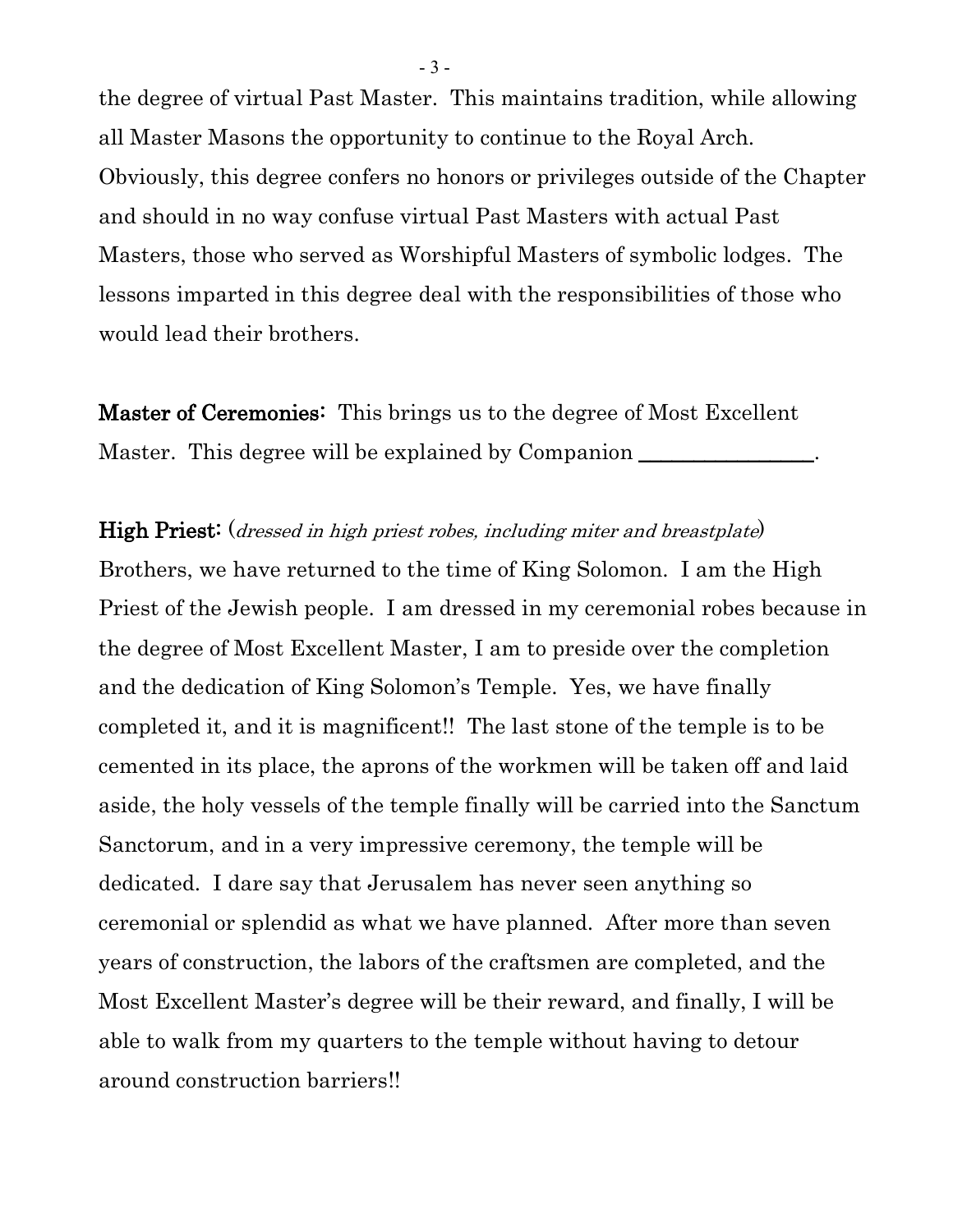## Master of Ceremonies:

The last of the Chapter degrees is the most sublime degree of Royal Arch Mason. in the Royal Arch Chapter, we refer to each other as companion, rather than brother. The degree of Royal Arch Mason was originally conferred by symbolic lodges and was once considered to be a part of the Master Mason degree. When the ancient and the modern grand lodges in England reunited in 1813, they issued a proclamation that "ancient craft masonry" consists of no more than three degrees, the Entered Apprentice, the Fellowcraft, and the Master Mason, which included the Holy Royal Arch." Companion \_\_\_\_\_\_\_\_\_\_\_\_\_\_\_\_\_\_\_\_\_\_\_\_\_\_\_ will describe this degree.

### Principal Sojourner: (sojourner robes with staff)

Brothers, it has been 470 years since King Solomon's Temple was completed and dedicated. But the temple stands no more. Because of disobedience to God's commands, the enemies of the Jewish nation were loosed upon them. Jerusalem was captured, the holy vessels were taken from the temple, the temple was destroyed, and the Jewish people were made captive and forcibly taken to Babylon. When the Persians conquered Babylon, the Jewish captives were released and allowed to return to their homeland to rebuild the city and the house of the Lord. In the Royal Arch degree, the candidates represent sojourners, who under my guidance as principal sojourner, make the hazardous journey from Babylon to Jerusalem, and then volunteer their services to assist in the rebuilding of the temple on the site of the original temple of Solomon. During their labors, valuable discoveries are made, culminating in the recovery of the lost master's word.

- 4 -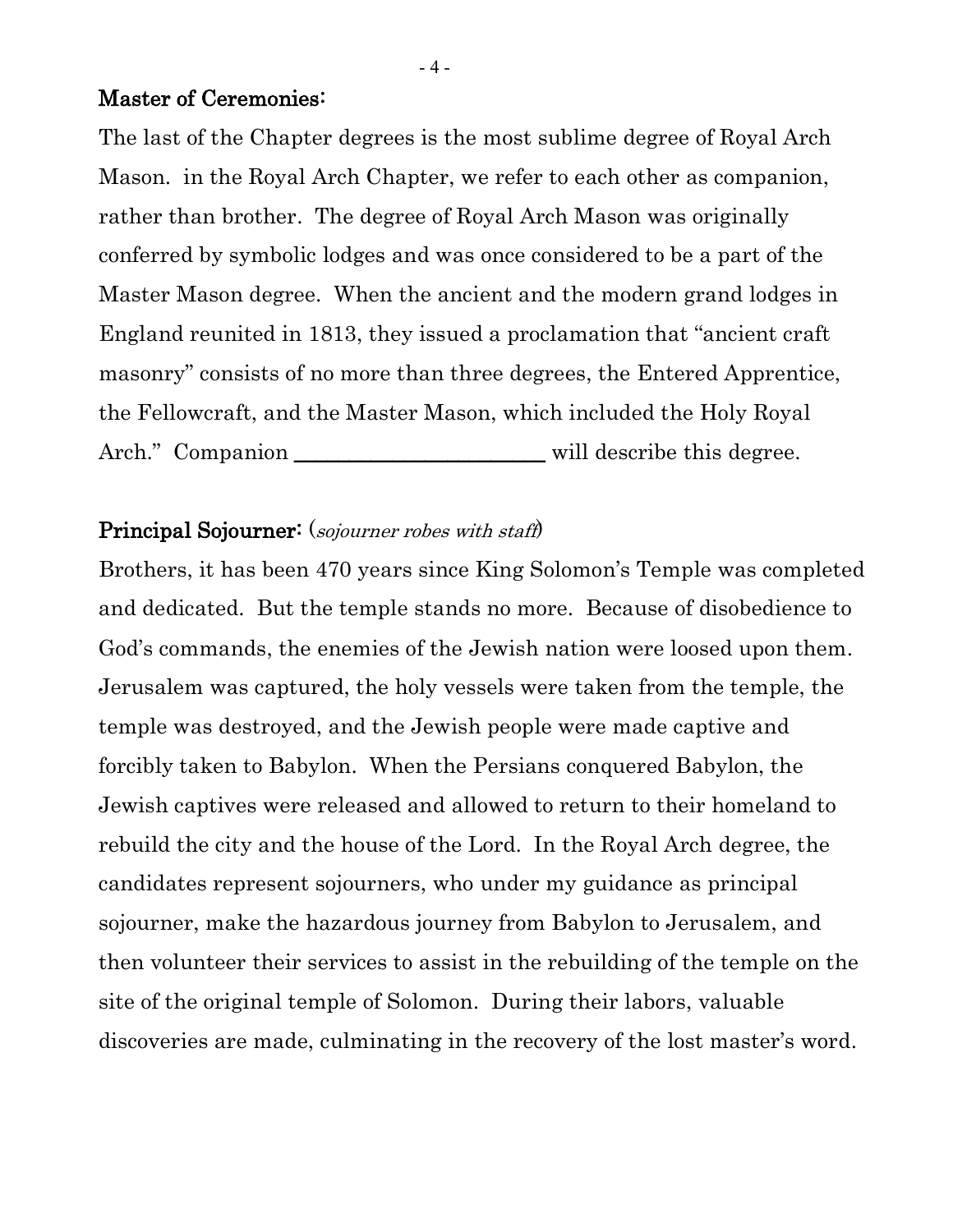Master of Ceremonies: My brothers, this concludes the description of the degrees of the Chapter of Royal Arch Masons. Royal Arch Masons refer to each other as Companion, rather than brother, this alludes to their sharing of hardships during the journey from Babylon to Jerusalem. Chapters are led by three elected officers, the High Priest, the King and the Scribe, who represent the three officers who led the building of the second temple. These were Joshua, the High Priest, Zerubbabel the King, and Haggi the Scribe. The Chapter is governed by the Grand Chapter of South Carolina. Our primary charity is the Royal Arch Research Assistance Philanthropy or "RARA" which provides funds for research in Central Auditory Processing Disorders.

# Master of Ceremonies:

The next body in the York Rite is the Council of Cryptic Masons. The term Cryptic refers to the scene or location of the drama of the Select Master's degree.

The order in which events happen is seldom the order in which we learn about them. The successive degrees of York Rite masonry picture events in the order we learn about them, not in the chronological order in which they occurred. The Cryptic degrees portray events that occurred before and after the tragedy of the third degree, and fill gaps in our knowledge of that degree and the Royal Arch degree. The degree of Royal Master will be explained by Companion \_\_\_\_\_\_\_\_\_\_\_\_\_\_\_\_\_\_.

# Hiram Abif: (dressed in robes).

Brothers, for those of you who do not recognize me, I am Hiram Abif. In the Royal Master's degree, we encounter a fellowcraft who wonders if he will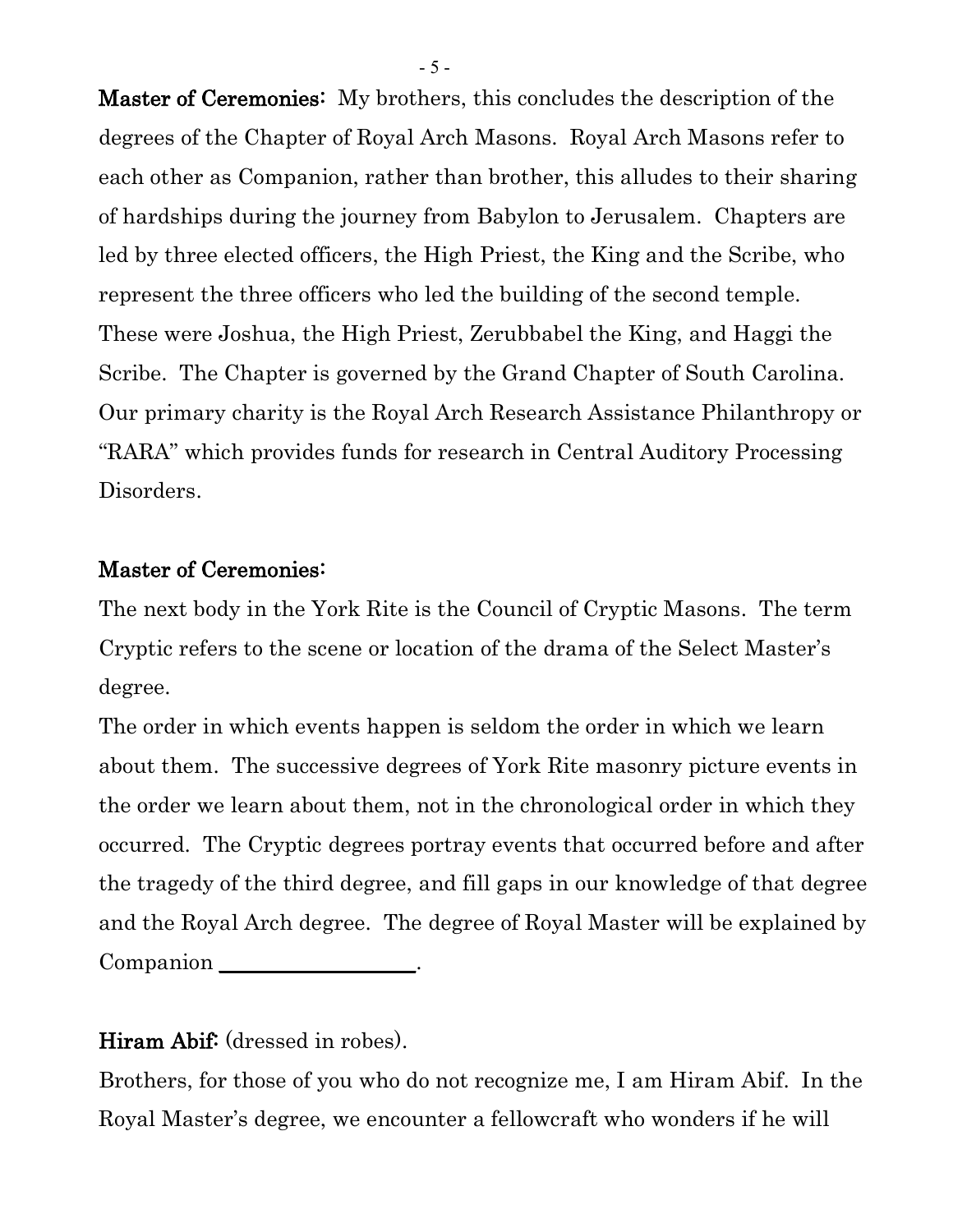ever receive the secrets of a Master Mason. He engages me in a conversation, during which I attempt to ease his worries, as well as increase his knowledge, his patience, and his faith. However, the conversation with this young fellowcraft makes me give some thought to his concerns and led directly to the creation and the activities of the Select Master's degree.

Master of Ceremonies: The Select Master's degree will be described to you by Companion \_\_\_\_\_\_\_\_\_\_\_\_\_\_\_\_\_\_\_\_\_\_.

## King Solomon: (royal robes, with a crown and scepter)

Brothers, it's good to see you here. I know it's not often that you get to see King Solomon himself, up close and personal. and I hope you will shortly be qualified to receive the Select Master's degree. I, with my companions, Hiram King of Tyre and Hiram Abif, being in possession of the writings of Moses and the prophets, well knew that if the children of Israel deviate from the laws of God, their enemies will be set upon them, the cities and temple sacked and destroyed, and the sacred treasurers in the Sanctum Sanctorum forever lost. To prevent this evil, we agreed to erect a secret crypt or vault under the temple, in which to preserve some of our sacred treasurers. We selected skilled workmen to construct this vault and made them Select Masters. The ceremony of the degree dramatizes our efforts in preserving our sacred treasurers for posterity. We hope you will be able to join us soon, as Select Masters.

Master of Ceremonies: Council business is conducted in the Select Master's degree. However, the Council also confers a "side degree", the Super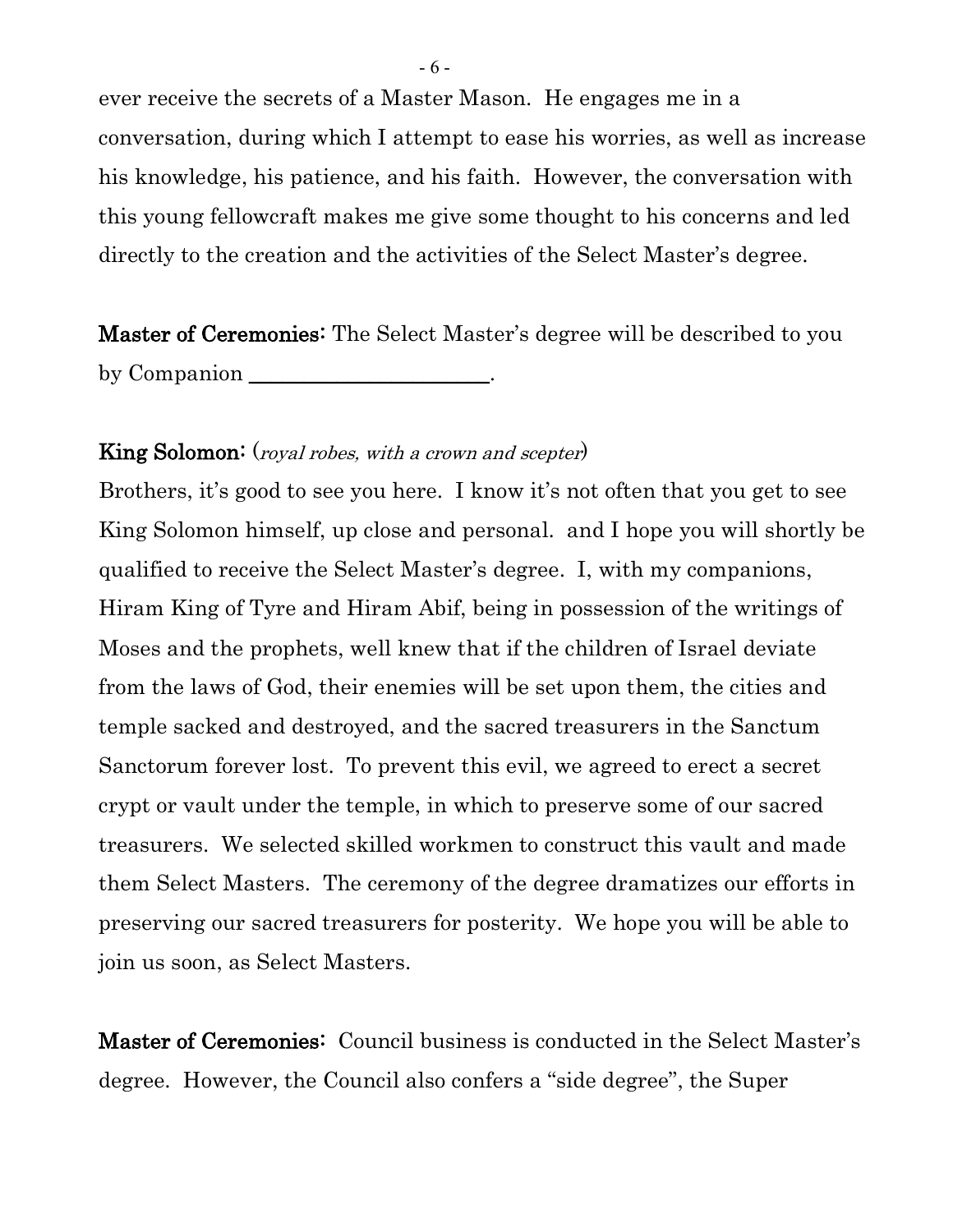Excellent Master's degree. Companion \_\_\_\_\_\_\_\_\_\_\_\_\_\_\_. will give you some information on this degree.

Prophet: (robe) Greetings, my name is Ezekiel. Some call me a prophet, but I am not sure that is a proper term. I am more of a messenger from God. Things are not going well in our nation. As you know from descriptions in the Holy Bible, Solomon's kingdom split into two kingdoms, Israel and Judah. Israel was conquered and is no more. Now Judah is looking at the same fate. The people have sinned against God. Our king has proven to be without honor, and Nebuchadnezzar, the King of the Chaldeans, is approaching our borders with his vast army. the Super Excellent Master's degree portrays what awaits us if the King and the nation do not repent. It is the most dramatic degree in all of masonry, requiring an extremely large cast and its lessons are profound.

Master of Ceremonies: Like the Chapter, the Council is led by three elected officers, the Illustrious Master who represents King Solomon, the Deputy Master who represents Hiram King of Tyre, and the Principal Conductor of the Work who represents Hiram Abif. The Council is governed by the Grand Council of South Carolina. Our primary charity is the Cryptic Masons Medical Research foundation. The CMMRF funds research in the causes, prevention, and treatment of atherosclerosis and vascular biology. This is the one charity which all of us will hopefully receive direct benefits from, because atherosclerosis is the leading cause of death in men over 50, that includes most of us, brothers. The CMMRF and the Shriners burns centers are the only masonic charities that deal with life and death issues.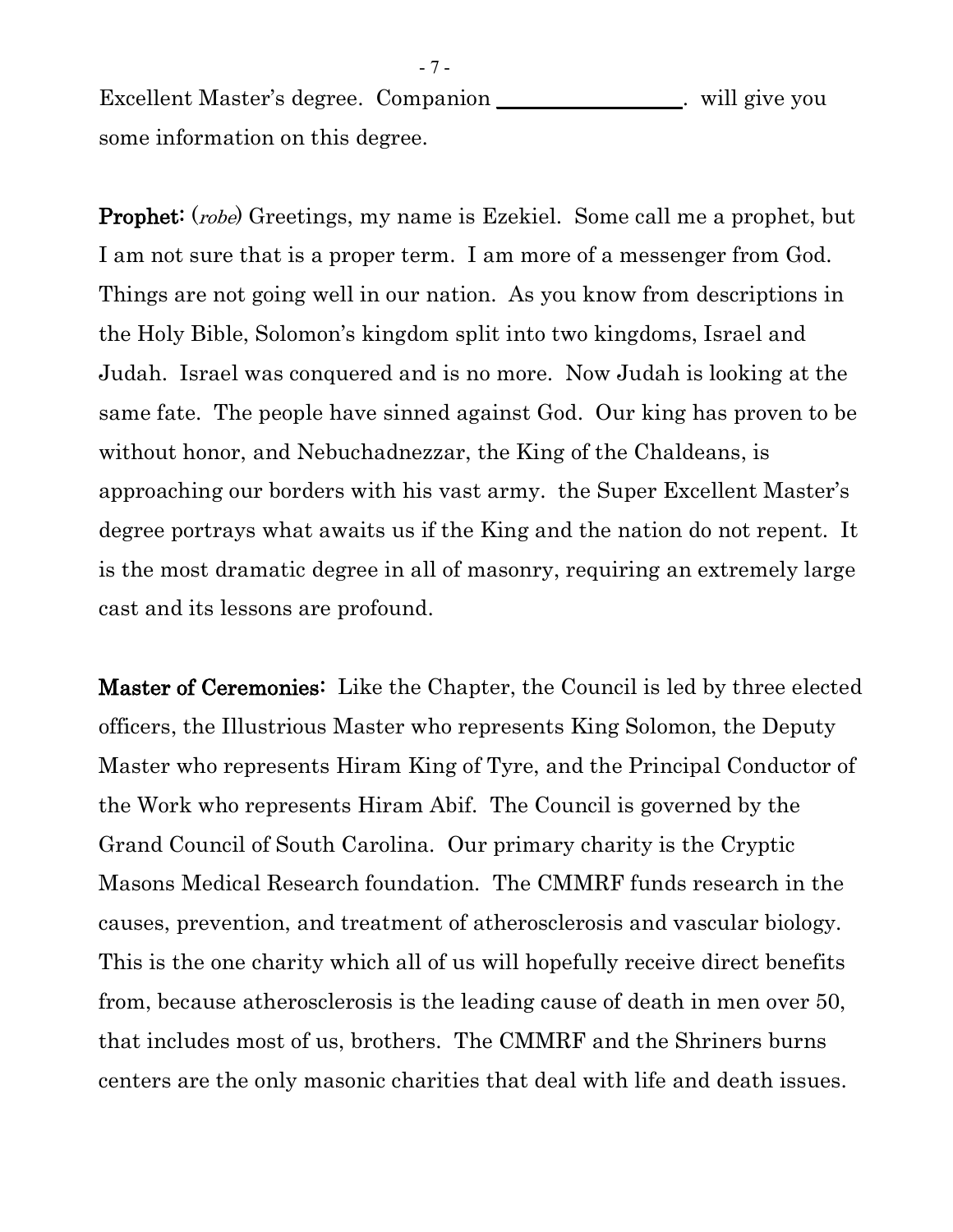Master of Ceremonies: Brothers, the last of the bodies of the York Rite is the Commandery of Knights Templar. Unlike all other masonic bodies, the Commandery confers orders, not degrees. and unlike all the degrees of masonry, the Commandery orders have a definite Christian character, so much so that the non-Christian mason may feel uncomfortable receiving them. The first of the orders is the Order of the Red Cross, which will be explained by Companion

# Zerubbabel: (royal robes)

Brothers, I am Zerubbabel, a prince of Judah. I was in the first group of captives that was released from Babylon to return to Jerusalem, which you heard about in the description of the Royal Arch degree. Well, things are not going well. We have been interfered with and hindered in every manner conceivable. Since I was a boyhood friend of Darrius, King of Persia, I have been commissioned by the Jewish High Council to return to Persia to ask King Darrius for his assistance. When you become candidates for the Order of the Red Cross, you will make this journey with me. It will be hazardous, and our lives may be forfeited, but it is necessary. I think I have sufficient persuasiveness to convince King Darrius that he should help us by giving us protection as well as monetary assistance. Let's hope so, or we will all be rotting away in a Persian prison!!

**Master of Ceremonies:** Brothers, this brings us to the order of Malta, which will be explained by Knight \_\_\_\_\_\_\_\_\_\_\_\_\_\_\_\_\_\_\_\_\_\_\_.

Prior (*prior cape and mantle, sword*)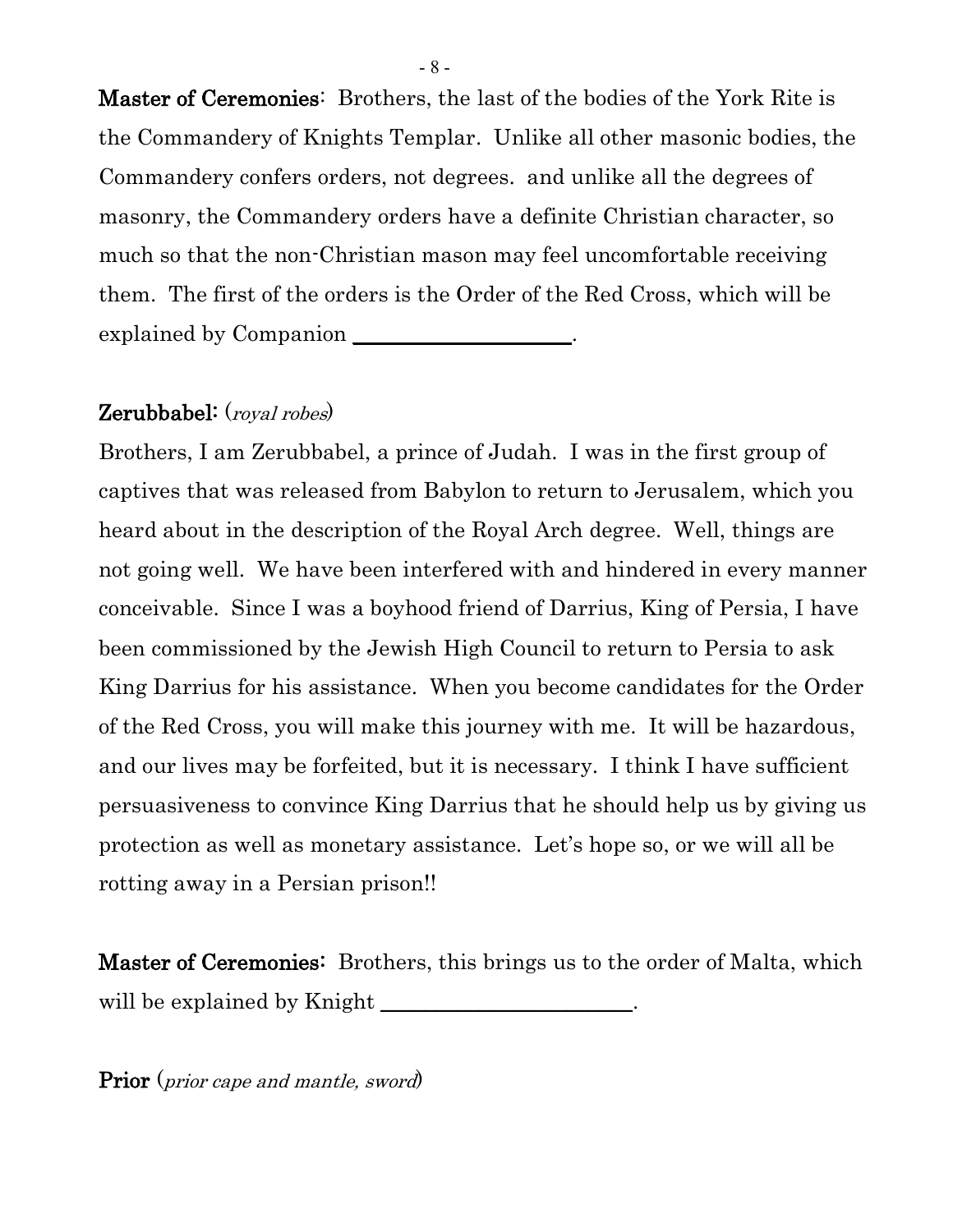Brothers we now leap forward to the 12th century in the Christian era. Muslim invaders have taken over the Holy Land, and their marauders have made the sea lanes in the Mediterranean Sea unsafe for travel. One of the orders that came into being during this time was the Knights of Saint John, also known as the hospitallers, for the hospital that they ran in Jerusalem. In 1118, the order organized a military arm to fight the enemies of Christianity. The fortunes or rather misfortunes of war caused the order to move its headquarters several times. They moved from Jerusalem to Acre, then to Cyprus, then Rhodes, and finally to Malta. The last move gave them the name by which they are known today, the Order of Malta. The ceremonies of this order explain the history of the order, and will constitute you a Knight of Malta, sworn to protect travelers to the Holy Land, give them shelter, and when necessary, to wield your sword in their defense.

Master of Ceremonies: Brothers, this brings us to the last order of the Commandery, the Order of the Temple. This order will be described by Sir Knight

Commander (full knight templar uniform, with chapeau and sword) Brothers, I am a Knight of the order of the poor fellow soldiers of Christ and of the temple of Solomon, better known as a Knight Templar. The Knights Templar were formed in 1118, to protect pilgrims traveling to the Holy Land. The Knights Templar and the Knights of Malta were formed at approximately the same time and had their headquarters in Jerusalem. In many battles with the Muslim forces, we Templars were on the right of the Christian battle line, and the Knights of Malta were on the left. We Templars had a reputation as fierce warriors, never asking or giving

- 9 -